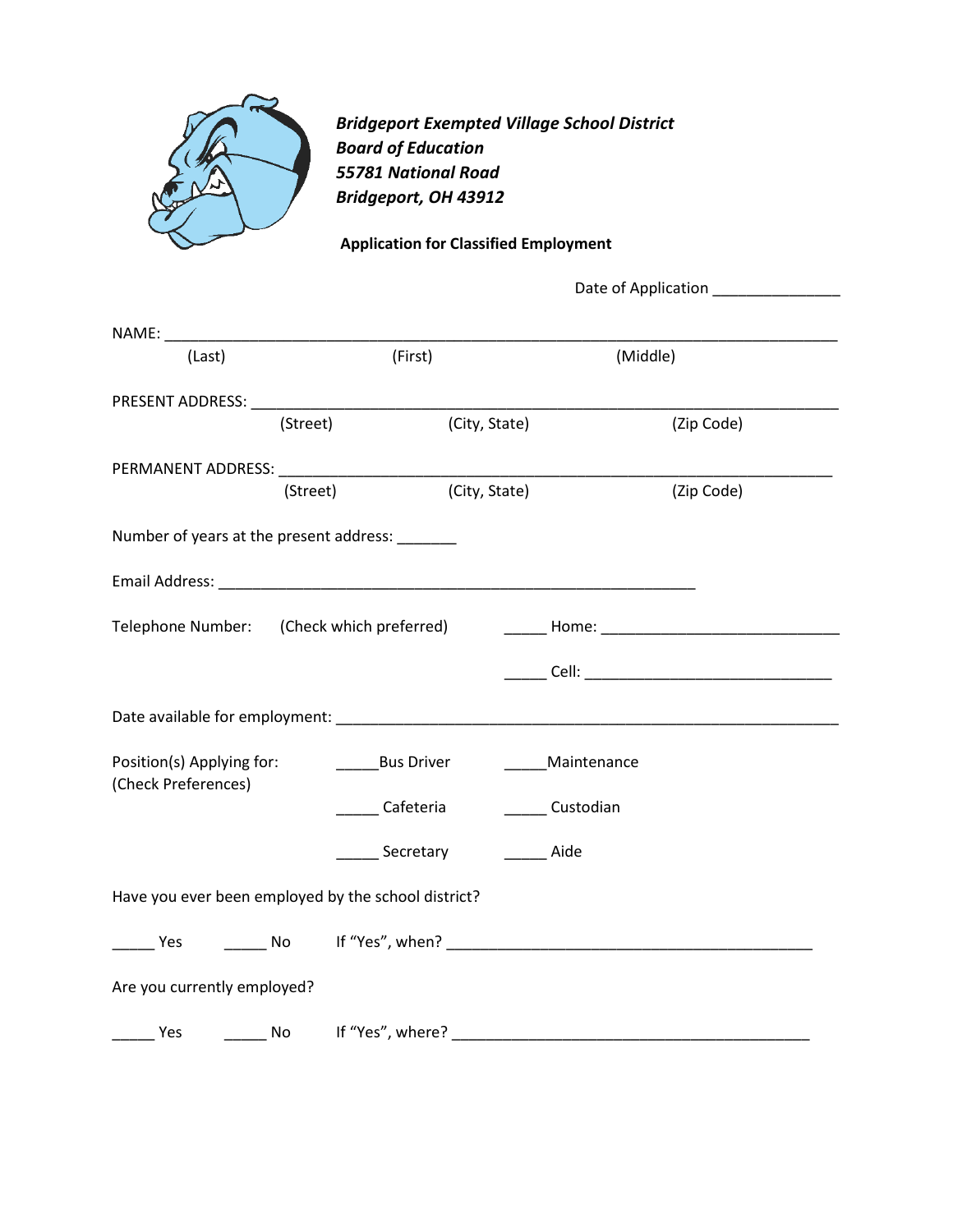## **Please list below your aide or bus driving license information**

| Issue Date: | Date of Expiration: | License Number: |
|-------------|---------------------|-----------------|

\_\_\_\_\_\_\_\_\_\_\_\_\_\_\_\_\_\_\_\_\_\_\_\_\_\_\_\_\_\_\_\_\_\_\_\_\_\_\_\_\_\_\_\_\_\_\_\_\_\_\_\_\_\_\_\_\_\_\_\_\_\_\_\_\_\_\_\_\_\_\_\_\_\_\_\_\_\_\_\_\_\_\_\_

Are you interested in being involved in any of the following student activities?

\_\_\_\_\_ Athletics; please specify: \_\_\_\_\_\_\_\_\_\_\_\_\_\_\_\_\_\_\_\_\_\_\_\_\_\_\_\_\_\_\_\_\_\_\_\_

\_\_\_\_\_ Clubs/Activities; please specify: \_\_\_\_\_\_\_\_\_\_\_\_\_\_\_\_\_\_\_\_\_\_\_\_\_\_\_\_\_\_

| <b>EDUCATION DATA</b> |                    |          |               |           |                 |
|-----------------------|--------------------|----------|---------------|-----------|-----------------|
|                       | <b>School Name</b> | Degree   | College Major | Average   | No. of Semester |
|                       | City and State     | Received | and Minor     | Grade/GPA | Hours           |
| High                  |                    |          |               |           |                 |
| School                |                    |          |               |           |                 |
| Graduated             |                    |          |               |           |                 |
| From                  |                    |          |               |           |                 |
| College-              |                    |          |               |           |                 |
| <b>Bachelors</b>      |                    |          |               |           |                 |
|                       |                    |          |               |           |                 |
|                       |                    |          |               |           |                 |
| College-              |                    |          |               |           |                 |
| Masters               |                    |          |               |           |                 |
|                       |                    |          |               |           |                 |
|                       |                    |          |               |           |                 |
| Additional            |                    |          |               |           |                 |
| College               |                    |          |               |           |                 |
|                       |                    |          |               |           |                 |
|                       |                    |          |               |           |                 |
|                       |                    |          |               |           |                 |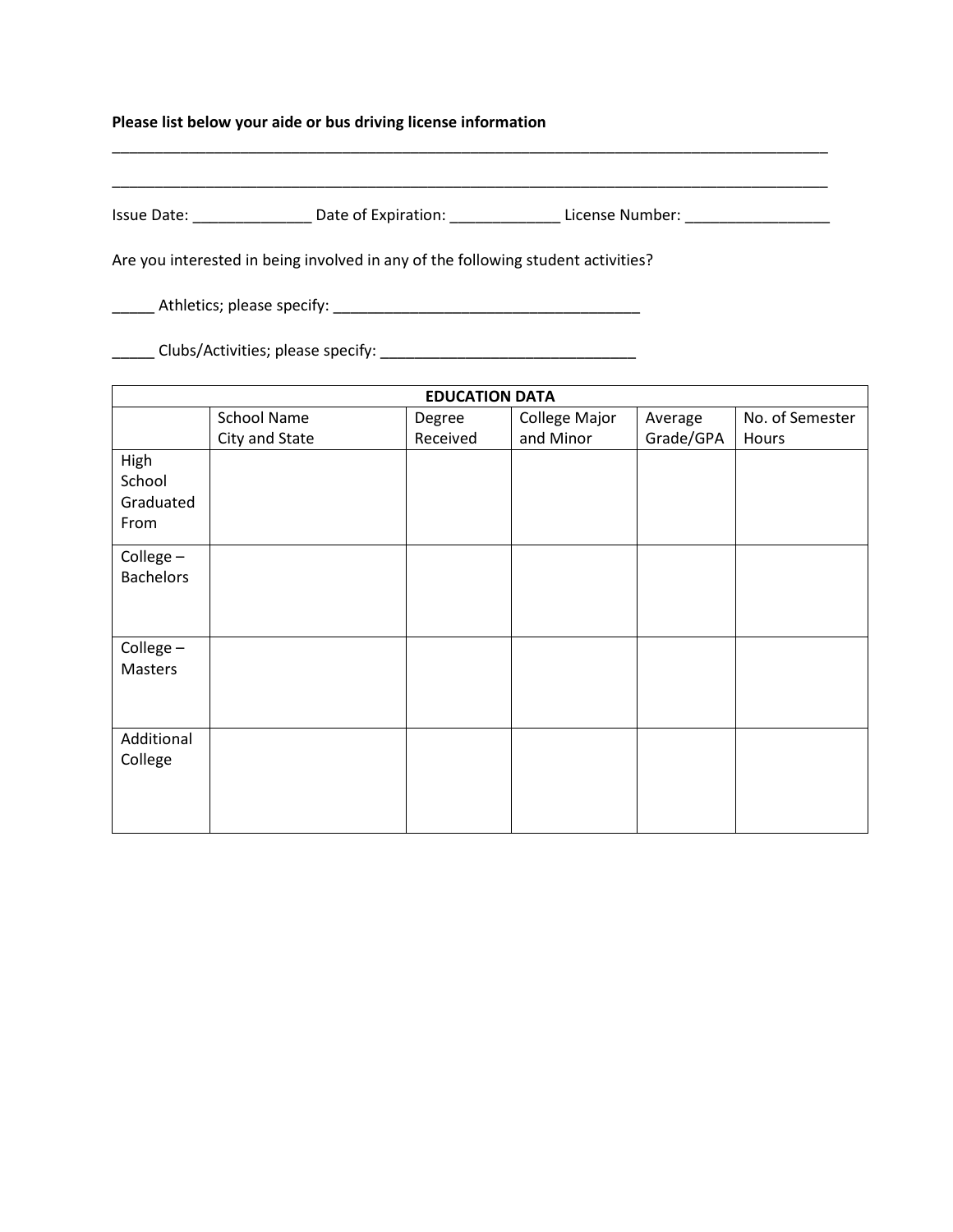In the following spaces below, please give a complete record of your work experience, including periods of unemployment, if any. Begin with the most recent employment and working back.

| <b>Employment History</b> |                       |                       |  |
|---------------------------|-----------------------|-----------------------|--|
| Employer:                 | Employed              | Starting position:    |  |
|                           | Mo/Yr<br>From         |                       |  |
| Address:                  |                       | Last position:        |  |
|                           | Mo/Yr<br>To           |                       |  |
| Telephone:                |                       | Other positions held: |  |
| Position held:            | Immediate supervisor: |                       |  |

| <b>Employment History</b> |                       |                       |  |
|---------------------------|-----------------------|-----------------------|--|
| Employer:                 | Employed              | Starting position:    |  |
|                           | Mo/Yr<br>From         |                       |  |
| Address:                  |                       | Last position:        |  |
|                           | Mo/Yr<br>To           |                       |  |
| Telephone:                |                       | Other positions held: |  |
| Position held:            | Immediate supervisor: |                       |  |

| <b>Employment History</b> |                       |                       |  |
|---------------------------|-----------------------|-----------------------|--|
| Employer:                 | Employed              | Starting position:    |  |
|                           | Mo/Yr<br>From         |                       |  |
| Address:                  |                       | Last position:        |  |
|                           | Mo/Yr<br>To           |                       |  |
| Telephone:                |                       | Other positions held: |  |
|                           |                       |                       |  |
| Position held:            | Immediate supervisor: |                       |  |
|                           |                       |                       |  |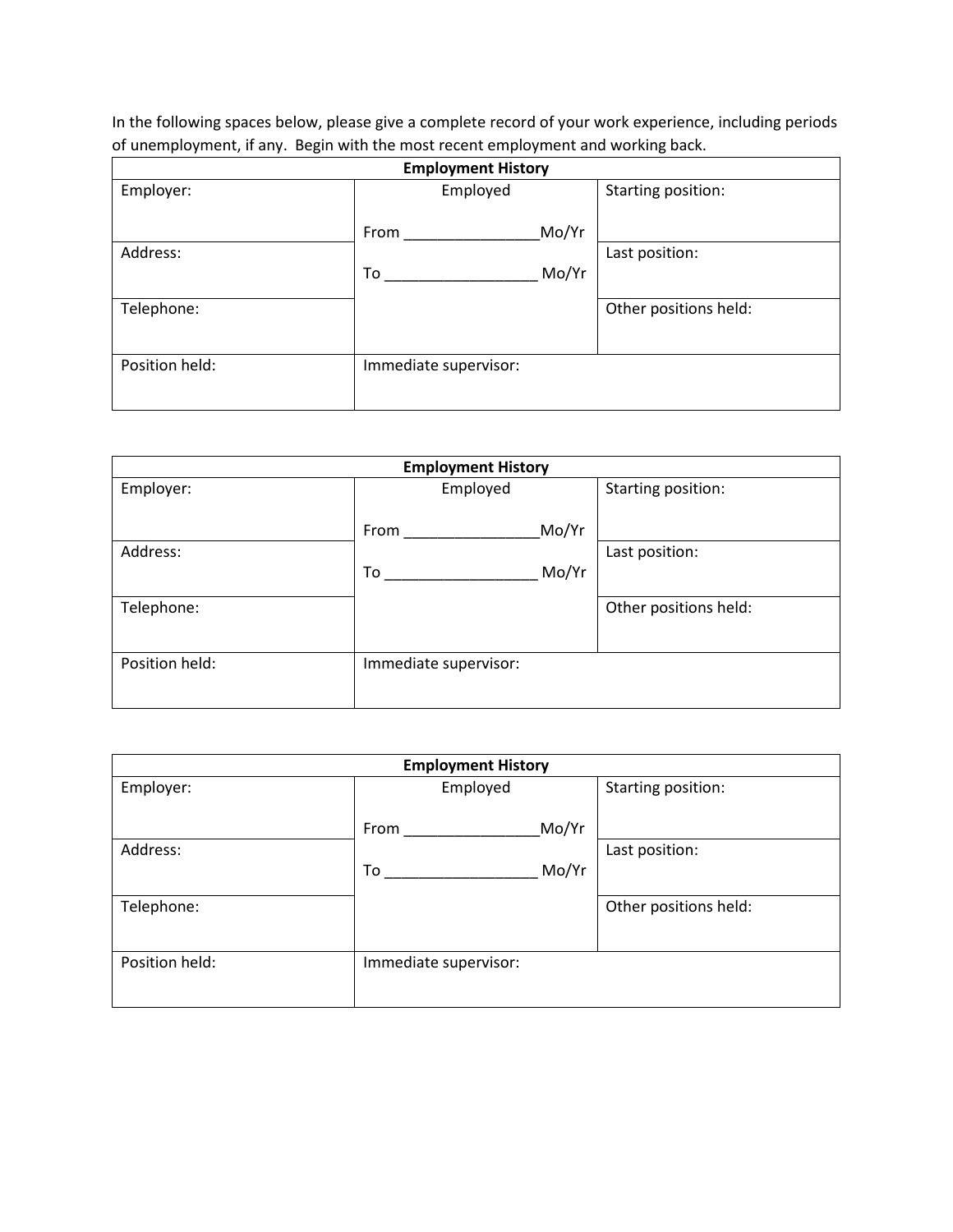## **Additional Inquiries Concerning Employment**

| Are you authorized to work in the United States?                                  |                                                                                                                                                                                                               |  |
|-----------------------------------------------------------------------------------|---------------------------------------------------------------------------------------------------------------------------------------------------------------------------------------------------------------|--|
| Yes<br>a a no No                                                                  |                                                                                                                                                                                                               |  |
| Do you have any relatives that work in the district? ____________________________ | No                                                                                                                                                                                                            |  |
| May we contact your employer(s) Present Employer:                                 | No Yes No<br>Previous Employer:<br>Yes No<br>Presently Under Contract: _________ Yes _______ No                                                                                                               |  |
|                                                                                   | Please identify any exceptions and reasons for not contacting: _________________________                                                                                                                      |  |
|                                                                                   | Have you ever been discharged or asked to resign from a position? _____ Yes _____ No<br><u> 1989 - Johann Harry Harry Harry Harry Harry Harry Harry Harry Harry Harry Harry Harry Harry Harry Harry Harry</u> |  |
|                                                                                   | <b>Military Experience</b>                                                                                                                                                                                    |  |
| Have you ever served in the U.S. Armed Forces? ______ Yes ______                  | No                                                                                                                                                                                                            |  |
|                                                                                   | Describe any special job-related training received: ____________________________                                                                                                                              |  |

| Professional References: Please list three; do not include relatives |         |              |                |
|----------------------------------------------------------------------|---------|--------------|----------------|
| Name                                                                 | Address | Phone Number | How Long Known |
|                                                                      |         |              |                |
|                                                                      |         |              |                |
|                                                                      |         |              |                |
|                                                                      |         |              |                |
|                                                                      |         |              |                |
|                                                                      |         |              |                |
|                                                                      |         |              |                |
|                                                                      |         |              |                |
|                                                                      |         |              |                |

\_\_\_\_\_\_\_\_\_\_\_\_\_\_\_\_\_\_\_\_\_\_\_\_\_\_\_\_\_\_\_\_\_\_\_\_\_\_\_\_\_\_\_\_\_\_\_\_\_\_\_\_\_\_\_\_\_\_\_\_\_\_\_\_\_\_\_\_\_\_\_\_\_\_\_\_\_\_\_\_\_\_\_\_\_